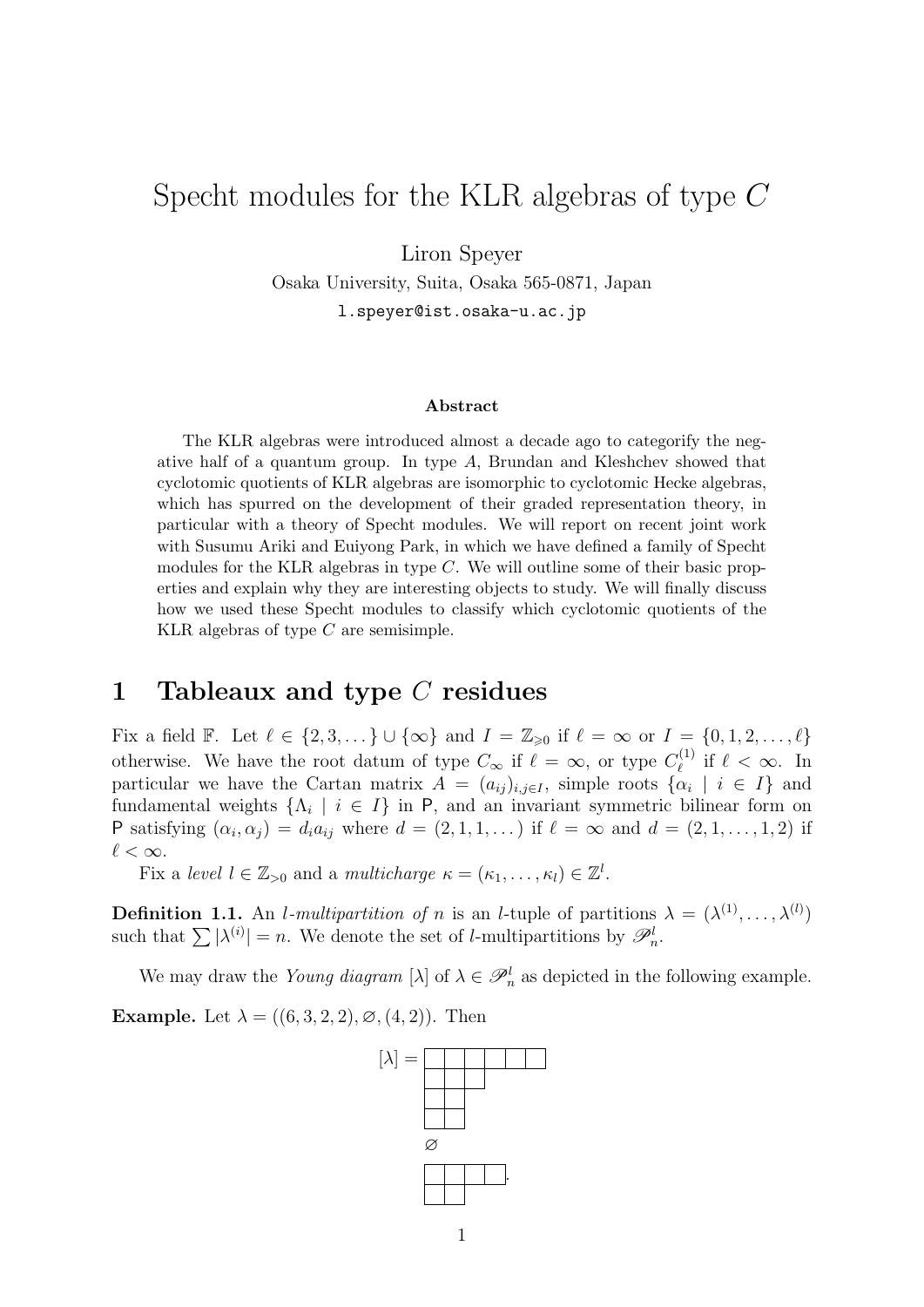Next, we describe the type C residue pattern. To each *node* in a Young diagram, we may associate a residue as follows. Let  $A = (r, c, m) \in [\lambda]$ .

If  $\ell = \infty$ , then we define the residue of A to be res  $A := \overline{\kappa_m + c - r} = |\kappa_m + c - r|$ .

If  $\ell < \infty$ , we define  $p : \mathbb{Z} \to \mathbb{Z}/2\ell\mathbb{Z}$  to be the natural projection, and  $f_{\ell} : \mathbb{Z} \to I$  the function determined by

 $f_{\ell}(0+2\ell\mathbb{Z}) = 0, \quad f_{\ell}(\ell+2\ell\mathbb{Z}) = \ell, \quad f_{\ell}(k + 2\ell\mathbb{Z}) = f_{\ell}(2\ell-k+2\ell\mathbb{Z}) = k \text{ for } 1 \leq k \leq \ell-1.$ 

Then res  $A := \overline{\kappa_m + c - r}$ , where  $\overline{\phantom{a}}$ :  $f_\ell \circ p : \mathbb{Z} \to I$  is the composition of these maps.

**Example.** Let  $\ell = 3$ ,  $\kappa = (2, 0, -1)$ , and  $\lambda = ((6, 3, 2, 2), \emptyset, (4, 2))$  as above.



If instead we let  $\ell = \infty$ , then the residue pattern is as follows.



**Definition 1.2.** Let  $\lambda \in \mathcal{P}_n^l$ . A  $\lambda$ -tableau is a filling of  $[\lambda]$  with  $\{1, 2, ..., n\}$  without repeats. A  $\lambda$ -tableau is called *row-strict* if its entries increase along rows within each component. If the entries also increase down columns within each component, we call the tableau standard. We denote the sets of row-strict and standard  $\lambda$ -tableaux by RowStd $(\lambda)$ and  $Std(\lambda)$ , respectively.

The initial  $\lambda$ -tableau  $T^{\lambda}$  is obtained by filling the entries along each row in order down the Young diagram (beginning with the first component).

The residue sequence of a  $\lambda$ -tableau T is res  $T = (i_1, \ldots, i_n)$  where  $i_r$  is the residue of the node occupied by  $r$  in T.

**Example.** For  $\lambda = ((6, 3, 2, 2), \emptyset, (4, 2))$  and  $\kappa = (2, 0, -1)$  as before, the initial tableau  $T^{\lambda}$  is



If  $\ell = 3$ , then res  $T^{\lambda} = (2, 3, 2, 1, 0, 1, 1, 2, 3, 0, 1, 1, 0, 1, 0, 1, 2, 2, 1)$ . If  $\ell = \infty$ , then res  $T^{\lambda} =$  $(2, 3, 4, 5, 6, 7, 1, 2, 3, 0, 1, 1, 0, 1, 0, 1, 2, 2, 1).$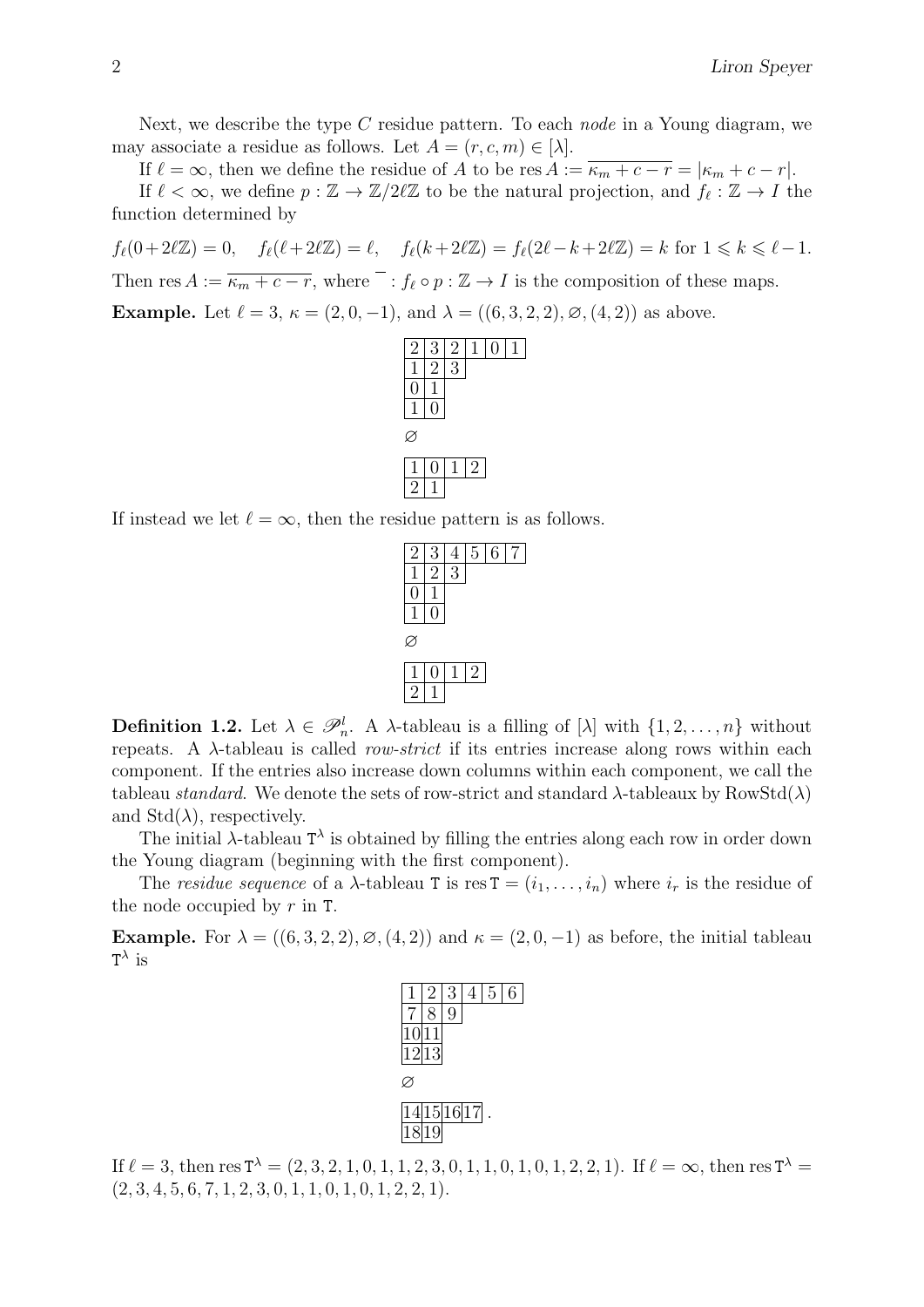For a  $\lambda$ -tableau T, we denote by  $w^T \in \mathfrak{S}_n$  the permutation such that  $w^T T^{\lambda}$ .

If  $A = (r, c, m) \in [\lambda]$  and  $(r + 1, c, m) \in [\lambda]$ , we call A a *Garnir node*. The corresponding *Garnir belt*  $\mathbf{B}^{\mathbf{A}}$  is the set of nodes

$$
\{(r,a,m)\in[\lambda] \mid c\leqslant a\leqslant \lambda^{(m)}_r\}\cup \{(r+1,a,m)\in[\lambda] \mid 1\leqslant a\leqslant c\}.
$$

The *Garnir tableau*  $G^A$  is the  $\lambda$ -tableau which agrees with  $T^{\lambda}$  outside of  $B^A$  and has the entries of  $B^A$  appearing in order along the bottom row, then along the top row.

**Example.** For  $\lambda = ((6, 3, 2, 2), \emptyset, (4, 2))$  and  $A = (2, 2, 1)$ ,



#### 2 KLR algebras and Specht modules

We fix a system of polynomials  $Q_{i,j}(u, v) \in \mathbb{F}[u, v]$  for  $i, j \in I$  of the form

$$
Q_{i,j}(u,v) = \begin{cases} \sum_{p(\alpha_i,\alpha_i)+q(\alpha_j,\alpha_j)+2(\alpha_i,\alpha_j)=0} t_{i,j;p,q}u^pv^q & \text{if } i \neq j, \\ 0 & \text{if } i=j, \end{cases}
$$

where  $t_{i,j;p,q} \in \mathbb{F}$  are such that  $t_{i,j;-a_{ij},0} \in \mathbb{F}^{\times}$  and  $Q_{i,j}(u,v) = Q_{j,i}(v,u)$ .

Here, we choose a specific system of polynomials as follows. If  $\ell < \infty$  then, for  $i < j$ ,

$$
Q_{i,j}(u,v) = \begin{cases} u+v^2 & \text{if } (i,j) = (0,1), \\ u+v & \text{if } i \neq 0, j = i+1, j \neq \ell, \\ u^2+v & \text{if } (i,j) = (\ell-1,\ell), \\ 1 & \text{otherwise.} \end{cases}
$$

If  $\ell = \infty$  then, for  $i < j$ ,

$$
Q_{i,j}(u,v) = \begin{cases} u+v^2 & \text{if } (i,j) = (0,1), \\ u+v & \text{if } i \neq 0, j = i+1, \\ 1 & \text{otherwise.} \end{cases}
$$

We note that if every element of  $\mathbb F$  has a square root, then any other choice of polynomials yields an isomorphic algebra.

**Definition 2.1.** The Khovanov–Lauda–Rouquier (KLR) algebra  $R(n)$  is the unital  $\mathbb{F}$ algebra generated by

$$
\{e(\nu) \mid \nu \in I^n\} \cup \{x_1, \ldots, x_n\} \cup \{\psi_1, \ldots, \psi_{n-1}\}\
$$

subject to the following relations.

$$
e(\nu)e(\nu')=\delta_{\nu,\nu'}e(\nu);
$$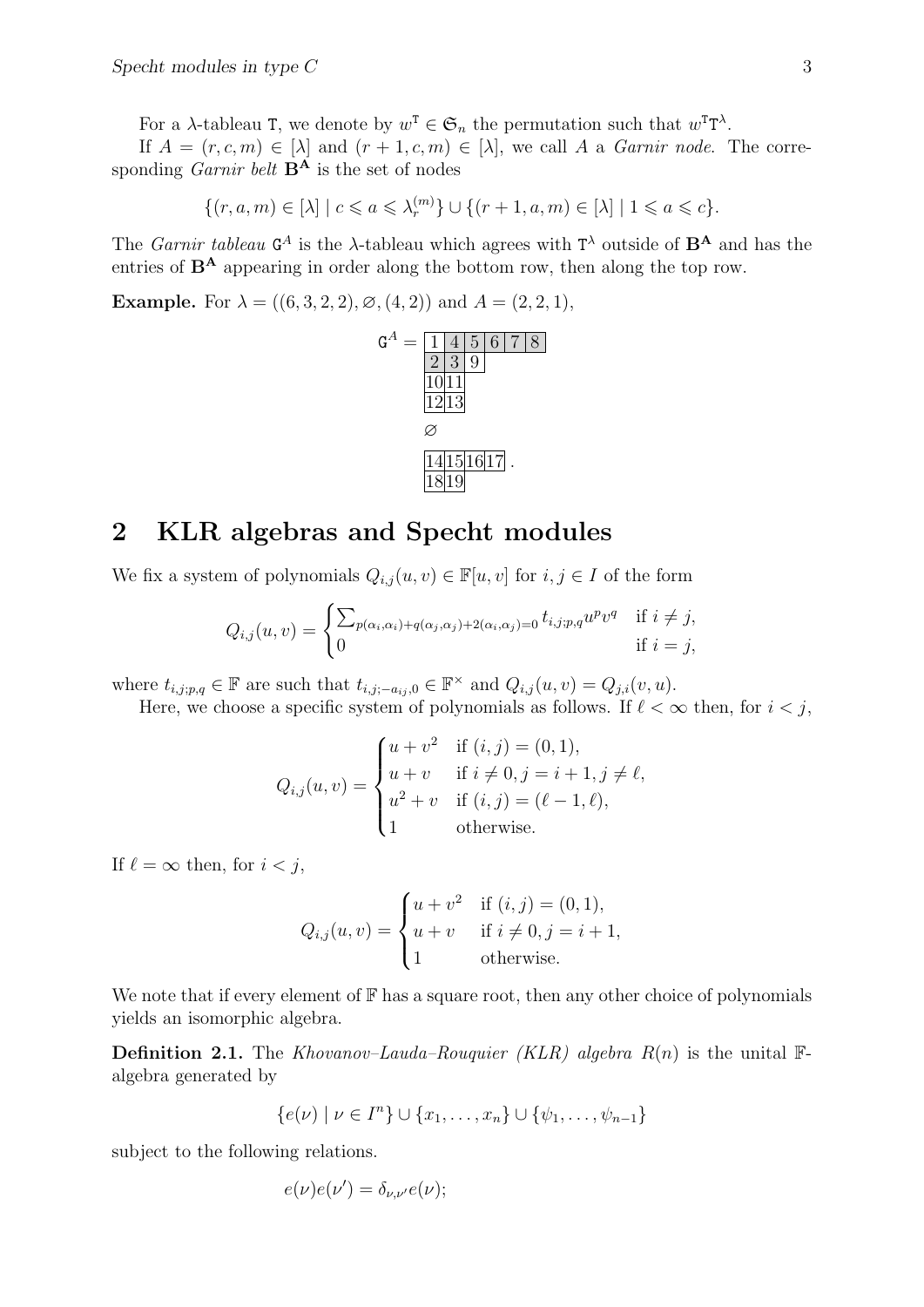$$
\sum_{\nu \in I^n} e(\nu) = 1; \n x_r e(\nu) = e(\nu) x_r; \n \psi_r e(\nu) = e(s_r \nu) \psi_r; \n x_r x_s = x_s x_r; \n \psi_r x_s = x_s \psi_r \qquad \text{if } s \neq r, r + 1; \n \psi_r \psi_s = \psi_s \psi_r \qquad \text{if } |r - s| > 1; \n x_r \psi_r e(\nu) = (\psi_r x_{r+1} - \delta_{\nu_r, \nu_{r+1}}) e(\nu); \n x_{r+1} \psi_r e(\nu) = (\psi_r x_r + \delta_{\nu_r, \nu_{r+1}}) e(\nu); \n \psi_r^2 e(\nu) = Q_{\nu_r, \nu_{r+1}}(x_r, x_{r+1}) e(\nu); \n (\psi_{r+1} \psi_r \psi_{r+1} - \psi_r \psi_{r+1} \psi_r) e(\nu) = \begin{cases} \frac{Q_{\nu_r, \nu_{r+1}}(x_r, x_{r+1}) - Q_{\nu_r, \nu_{r+1}}(x_{r+2}, x_{r+1})}{x_r - x_{r+2}} e(\nu) & \text{if } \nu_r = \nu_{r+2}, \n 0 & \text{otherwise}; \end{cases}
$$

for all admissible  $r, s, \nu, \nu'$ .

Let  $\Lambda = \Lambda_{\overline{\kappa_1}} + \cdots + \Lambda_{\overline{\kappa_l}}$ .

The cyclotomic KLR algebra  $R^{\Lambda}(n)$  is the quotient of  $R(n)$  by the relations

$$
x_1^{\#\{i|\overline{\kappa_i}=\nu_1\}}e(\nu)=0 \quad \text{for } \nu \in I^n.
$$

We give a Z-grading on  $R(n)$  and  $R^{\Lambda}(n)$  by setting

$$
deg(e(\nu)) = 0, \qquad deg(x_r e(\nu)) = (\alpha_{\nu_r}, \alpha_{\nu_r}), \qquad deg(\psi_s e(\nu)) = -(\alpha_{\nu_s}, \alpha_{\nu_{s+1}})
$$

for all admissible r, s and  $\nu$ .

For  $k \in \mathbb{Z}$  and  $d \in \mathbb{Z}_{>0}$ , we define

$$
\nu_{(k,d)} = (\overline{k}, \overline{k+1}, \dots, \overline{k+d-1}) \in I^d.
$$

Then  $\mathcal{L}_{(k;d)} = \mathbb{F}l_{(k;d)}$  is the graded  $R(d)$ -module concentrated in degree 0 with

$$
x_r l_{(k;d)} = \psi_s l_{(k;d)} = 0, \quad e(\nu) l_{(k;d)} = \delta_{\nu, \nu_{(k;d)}} l_{(k;d)},
$$

for all  $r, s, \nu$ .

For  $\lambda = (\lambda_1, \lambda_2, \dots, \lambda_r) \in \mathscr{P}_n^1$  and  $\kappa \in \mathbb{Z}$ , we define the graded  $R(n)$ -module  $M_{\kappa}^{\lambda} = M^{\lambda}$ to be

$$
\mathrm{M}^{\lambda} := \mathcal{L}_{(\kappa; \lambda_1)} \circ \mathcal{L}_{(\kappa-1; \lambda_2)} \circ \cdots \circ \mathcal{L}_{(\kappa-r+1; \lambda_r)},
$$

where  $\circ$  denotes the convolution product. For  $\lambda = (\lambda^{(1)}, \lambda^{(2)}, \ldots, \lambda^{(l)}) \in \mathscr{P}_n^l$  and  $\kappa =$  $(\kappa_1, \ldots, \kappa_l) \in \mathbb{Z}^l$ , we define the graded  $R(n)$ -module  $M_{\kappa}^{\lambda} = M^{\lambda}$  to be

$$
M^\lambda:=M^{\lambda^{(1)}}_{\kappa_1}\circ M^{\lambda^{(2)}}_{\kappa_2}\circ\cdots\circ M^{\lambda^{(l)}}_{\kappa_l}\,.
$$

In other words,  $M^{\lambda}$  is the module with generator  $m^{\lambda}$  subject to the relations

- 1.  $e(\nu) m^{\lambda} = \delta_{\nu, \text{res } \mathbf{T}^{\lambda}} m^{\lambda},$ 2.  $x_r m^{\lambda} = 0$ ,
- 3.  $\psi_r m^{\lambda} = 0$  if r and  $r + 1$  lie in the same row of  $T^{\lambda}$ .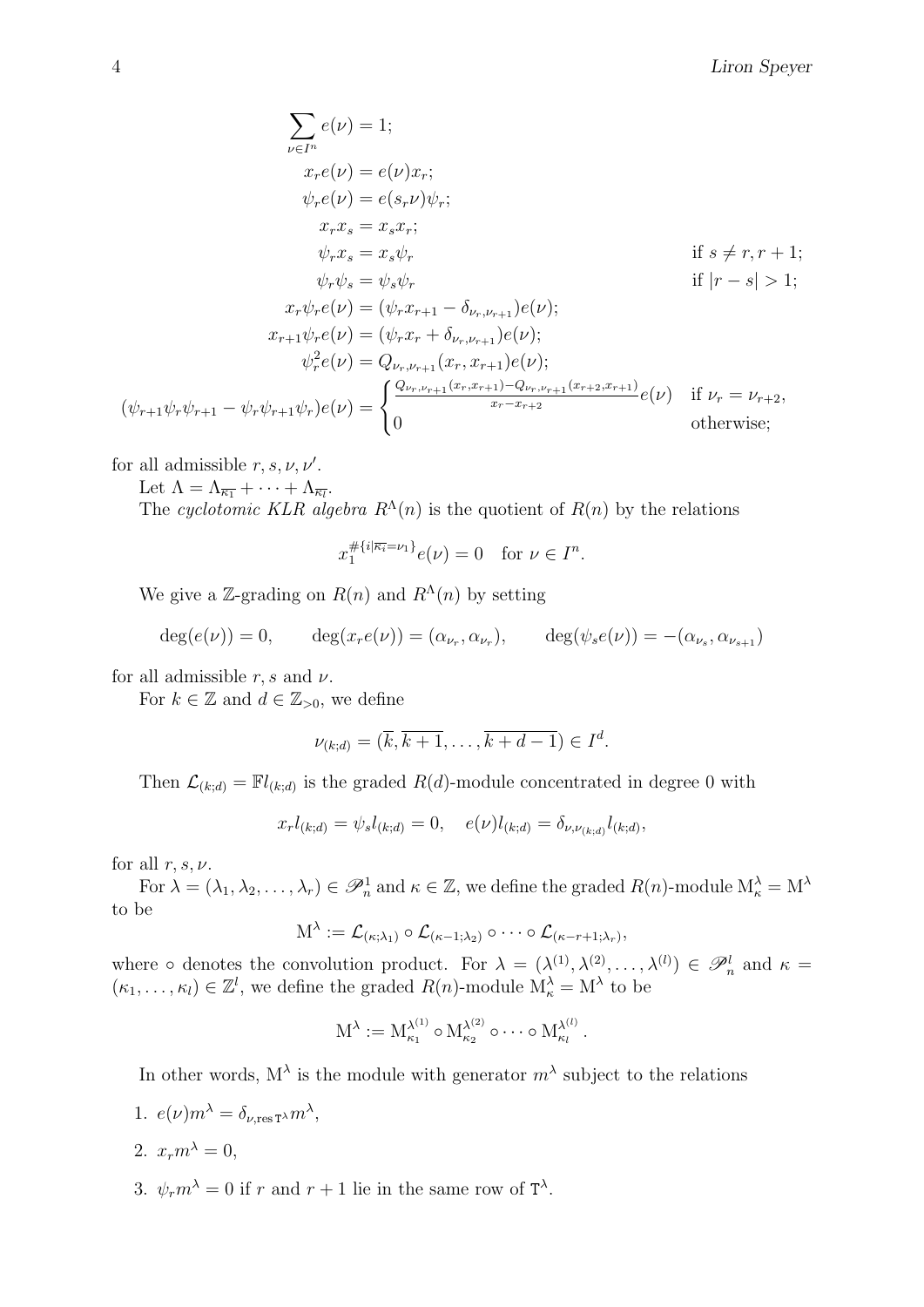<span id="page-4-1"></span>For each  $w \in \mathfrak{S}_n$ , fix a reduced expression  $w = s_{i_1} \ldots s_{i_r}$ . We define  $\psi_w = \psi_{i_1} \ldots \psi_{i_r}$ . **Lemma 2.2.**  $M^{\lambda}$  has a homogeneous  $\mathbb{F}$ -basis  $\{\psi_{w} \in \mathbb{R}^n \mid T \in \text{RowStd}(\lambda)\}.$ 

For each Garnir node  $A = (r, c, m) \in [\lambda]$ , we define

$$
M_{\kappa,A}^{\lambda} = M_{\kappa_1}^{\lambda^{(1)}} \circ \cdots \circ M_{\kappa_{m-1}}^{\lambda^{(m-1)}} \circ \mathcal{L}_{(\kappa_m; \lambda_1^{(m)})} \circ \cdots \circ \mathcal{L}_{(\kappa_{m-r+2}; \lambda_{r-1}^{(m)})} \circ
$$

$$
\mathcal{L}_{(\kappa_m-r+1;c-1)} \circ \mathcal{L}_{(\kappa_m-r; \lambda_r^{(m)}+1)} \circ \mathcal{L}_{(\kappa_m-r+c; \lambda_{r+1}^{(m)}-c)} \circ
$$

$$
\circ \mathcal{L}_{(\kappa_m-r-1; \lambda_{r+2}^{(m)})} \circ \cdots \circ \mathcal{L}_{(\kappa_m-t+1; \lambda_t^{(m)})} \circ M_{\kappa_{m+1}}^{\lambda^{(m+1)}} \circ \cdots \circ M_{\kappa_l}^{\lambda^{(l)}}
$$

where  $\lambda^{(m)} = (\lambda_1^{(m)}\)$  $\lambda_1^{(m)}, \ldots, \lambda_t^{(m)}$ ).

Now, we have homomorphisms  $M_{\kappa,A}^{\lambda} \langle d(\lambda,A) \rangle \to M^{\lambda}$ , mapping the generator of (a degree shifted copy of)  $M_{\kappa,A}^{\lambda}$  to a *Garnir element*  $g_{\kappa,A}^{\lambda} \in M^{\lambda}$ .

The Specht module  $S^{\lambda} = S_{\kappa}^{\lambda}$  is the quotient of  $M^{\lambda}$  (deg  $T^{\lambda}$ ) (some degree shifted copy of M<sup> $\lambda$ </sup>) by the submodule generated by all Garnir elements  $g_{\kappa,A}^{\lambda}$ . We denote by  $\overline{m}^{\lambda}$  the image of  $m^{\lambda}$  under the projection  $M^{\lambda} \langle \deg T^{\lambda} \rangle \to S^{\lambda}$ .

 ${\bf Lemma \ 2.3.} \ \ If \ \ell = \infty, \ g_{\kappa,A}^{\lambda} = \psi_{w^{\mathsf{G}^A}} m^\lambda. \ \ If \ \ell < \infty, \ g_{\kappa,A}^{\lambda} = \psi_{w^{\mathsf{G}^A}} m^\lambda + \sum_{w < w^{\mathsf{G}^A}} a_w \psi_w m^\lambda.$ 

Theorem 2.4 [\[1,](#page-6-0) Theorem 3.12 and Corollary 3.13]. Let  $\lambda \in \mathscr{P}_n^l$ . Then  $S_\kappa^\lambda$  is a graded  $R^{\Lambda}(n)$ -module, spanned by the homogeneous elements  $\{\psi_{w} \overline{m}^{\lambda} \mid T \in \text{Std}(\lambda)\}.$ 

Theorem 2.5 [\[1,](#page-6-0) Theorem 3.19 and Corollary 3.21]. Suppose  $\ell = \infty$  and  $\lambda \in \mathscr{P}_n^l$ . Then the set  $\{\psi_{w} \overline{m}^{\lambda} \mid T \in \text{Std}(\lambda)\}\$  is an F-basis of  $S^{\lambda}$ . Moreover, we have the graded character formula

$$
\operatorname{ch}_q S^\lambda = \sum_{\mathtt{T} \in \operatorname{Std}(\lambda)} q^{\deg \mathtt{T}} \operatorname{res} \mathtt{T}.
$$

We conjectured that the above result remains true when  $\ell < \infty$ , and conjectured an explicit form for  $g_{\kappa,A}^{\lambda}$  in this case.

Let  $A \in [\lambda]$ . We define  $\lambda_A$  to be the multipartition obtained from  $\lambda$  by removing A.

Corollary 2.6 [\[1,](#page-6-0) Corollaries 3.20 and 3.21]. Let  $E_i^{\Lambda}$  denote the *i*-restriction functor on  $R^{\Lambda}(n)$ -modules. Then we have the following branching rule in the Grothendieck group of  $R^{\Lambda}(n-1)$ .

$$
[E_i^{\Lambda} S^{\lambda}] = \sum_A q^{d_A(\lambda)} [S^{\lambda_A}],
$$

where the sum runs over all removable *i*-nodes of  $[\lambda]$ .

We have a similar result for  $i$ -induction, with a slightly messier formula for the grading shift.

### 3 Semisimplicity

For  $i \in I$  and  $k \in \mathbb{Z}_{>0}$ , we define the positive root  $\alpha_{i,n} = \alpha_i + \alpha_{i+1} + \cdots + \alpha_{i+k-1}$ , where we take indices module  $\ell + 1$  if  $\ell < \infty$ .

We note the following conditions which we will refer back to.

<span id="page-4-0"></span>(SS1) For all  $i \in I$ ,  $(\Lambda, \alpha_{i,n}) \leq 1$ .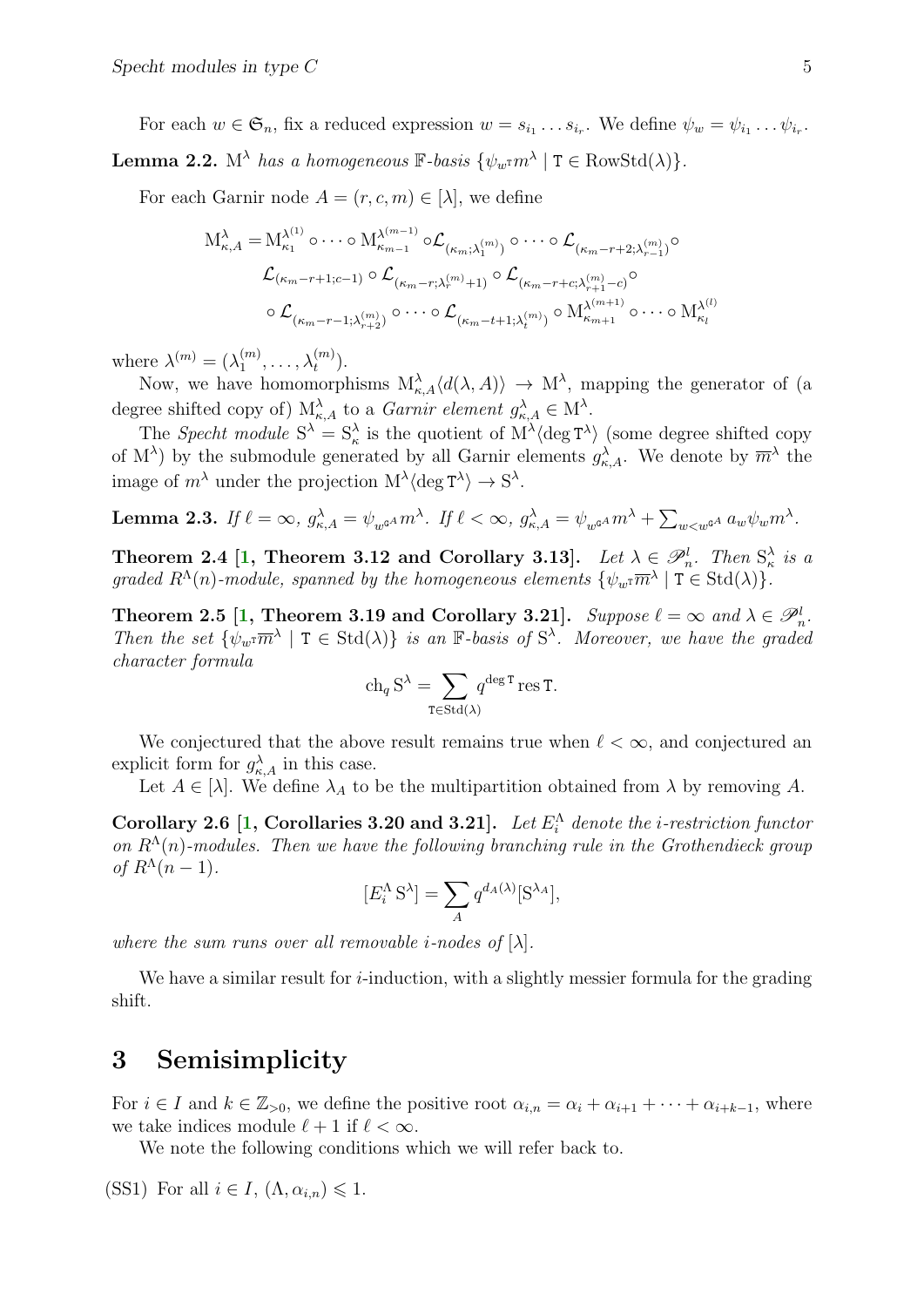<span id="page-5-1"></span><span id="page-5-0"></span>(SS2) For all  $1 \leqslant j \leqslant l$ ,  $\frac{n-1}{2} \leqslant \overline{\kappa_j} \leqslant \ell - \frac{n-1}{2}$  $\frac{-1}{2}$ .

Roughly, condition [\(SS1\)](#page-4-0) says that the  $\overline{\kappa_i}$  are "far enough apart" from each other, while condition [\(SS2\)](#page-5-0) says they they are far enough away from 0 and  $\ell$ , around which the residue pattern is symmetric. The reason for wanting such conditions is the following lemma, which is key to our semisimplicity argument.

Lemma 3.1 [\[2,](#page-6-1) Lemma 3.1]. Suppose that conditions [\(SS1\)](#page-4-0) and [\(SS2\)](#page-5-0) hold. Let  $\lambda, \mu \in \mathscr{P}_n^l$  and  $S \in \text{Std}(\lambda)$ ,  $T \in \text{Std}(\mu)$ . Then  $S = T$  if and only if  $\text{res } S = \text{res } T$ .

**Examples.** 1. If  $\kappa = (0)$  and  $n = 2$ , then condition [\(SS2\)](#page-5-0) fails. We have the following residue patterns for partitions  $(2)$  and  $(1^2)$ .



2

The tableaux

thus have the same residue sequences.

2. If  $\kappa = (1, 2)$  and  $n = 2$ , then condition [\(SS1\)](#page-4-0) fails. We have the following residue patterns for bipartitions  $((2), \emptyset)$  and  $((1), (1))$ .



thus have the same residue sequences.

Theorem 3.2 [\[2,](#page-6-1) Theorem 3.3]. Suppose that conditions [\(SS1\)](#page-4-0) and [\(SS2\)](#page-5-0) hold, and let  $\lambda \in \mathscr{P}_n^l$ . Then the Specht module  $S^{\lambda}$  is concentrated in degree 0, has basis  $\{\psi_w \bar{m}^{\lambda}\}\$  $T \in \text{Std}(\lambda)$ , and the  $R^{\Lambda}(n)$ -action on the basis is given by

$$
e(\nu)\psi_{w^{\text{T}}}\overline{m}^{\lambda} = \delta_{\nu,\text{res}\,\text{T}}\psi_{w^{\text{T}}}\overline{m}^{\lambda}, \ x_{r}\psi_{w^{\text{T}}}\overline{m}^{\lambda} = 0, \ \psi_{r}\psi_{w^{\text{T}}}\overline{m}^{\lambda} = \begin{cases} \psi_{w^{s_{r}}}\overline{m}^{\lambda} & \text{if } s_{r}\text{T is standard,} \\ 0 & \text{otherwise.} \end{cases}
$$

Moreover,  $S^{\lambda}$  is an irreducible graded  $R^{\Lambda}(n)$ -module.

Examples. Suppose conditions [\(SS1\)](#page-4-0) and [\(SS2\)](#page-5-0) hold.

1. Let  $n = 3$ . Then we have three Specht modules  $S^{(3)}$ ,  $S^{(2,1)}$ , and  $S^{(1^3)}$ , with bases  ${\overline{m}}^{(3)}$ ,  ${\overline{m}}^{(2,1)}, \psi_2 \overline{m}^{(2,1)}$ , and  ${\overline{m}}^{(1^3)}$ , respectively. All  $x_r$  and  $\psi_r$  generators kill all of these basis elements, with the exception of  $\psi_2$  acting on  $\overline{m}^{(2,1)}$ .

The tableaux